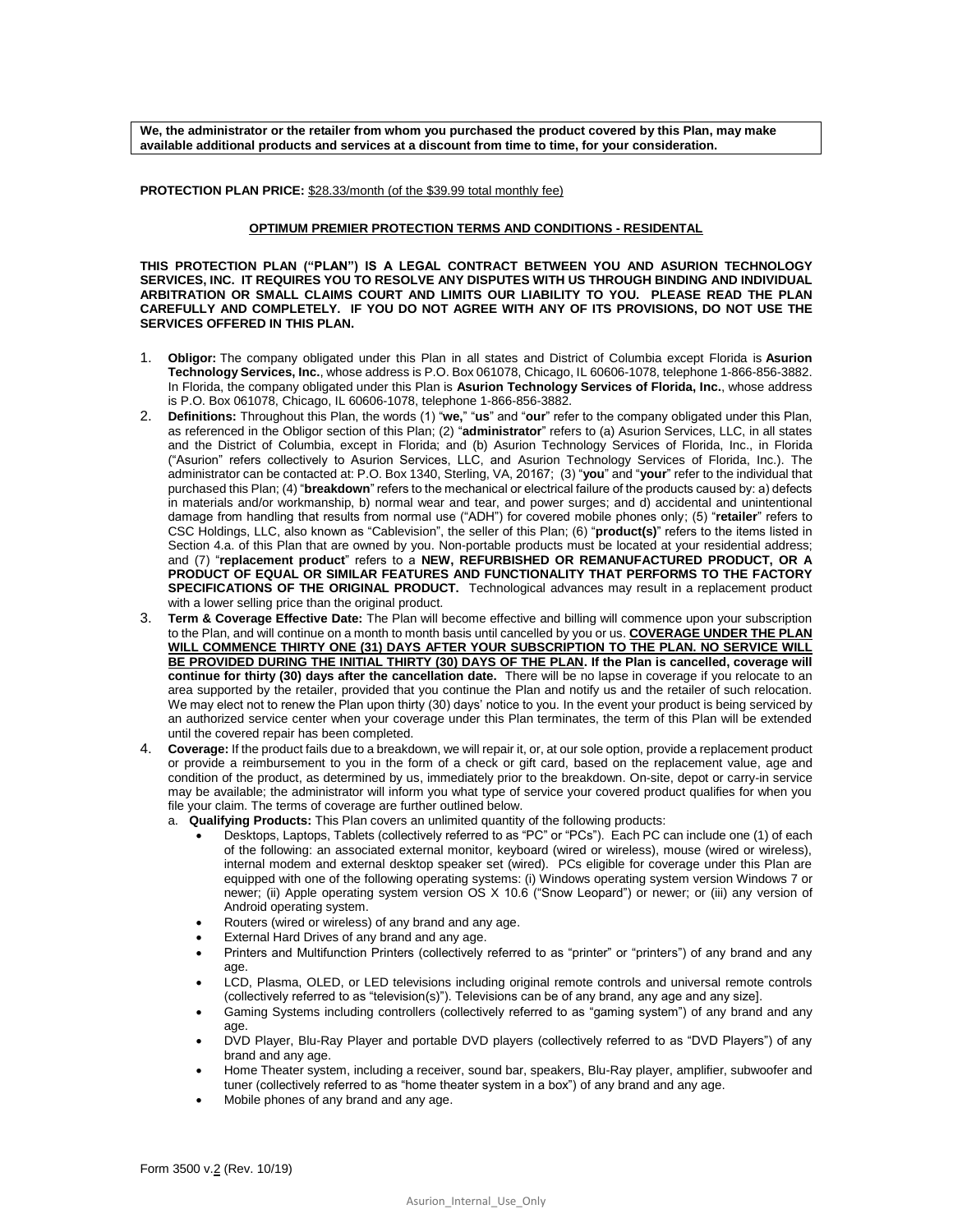- b. **Service Fee:** In the event that one of the following products: PCs, Routers, External Hard Drives, television(s), DVD Players, gaming systems, home theater system in a box, and mobile phones requires service, you will be required to pay a non-refundable service fee in the amount of \$89.00, plus applicable taxes**.** The service fee must be paid and received in advance of the service being provided and may be paid with a valid credit card. A service fee will not be charged for the repair or replacement of a remote control, game controller, monitor, keyboard, mouse, modem, or external wired speakers however, the costs associated with the repair or replacement of these products will apply toward the aggregate claim limit under the Plan Limits of Liability.
- c. **On-Site Service:** If we determine the product requires on-site service, an adult (18 years or older) must be present during the time of service. You must provide a safe, non-threatening environment for our technicians in order to receive on-site service. Due to environmental or technical requirements, if certain repairs cannot be completed where the product is located and must be repaired at another location, this Plan will cover all shipping and handling costs. Products installed in cabinetry and other types of built-in applications are eligible for service as long as you make the product reasonably accessible to the service provider. We are not responsible for dismantling or reinstallation of furniture or fixed infrastructures when removing or reinstalling repaired or replaced products into furniture or cabinetry. Non-original parts may be used for repair of the product.
- d. **Repair Depot Service**: If we determine the product will not be serviced on-site, it will be shipped to a designated repair depot location for service. We will send you a prepaid shipping label and instructions for shipping your product to our authorized service center. Standard shipping costs are covered by the Plan. Non-original parts may be used for repair of the product.
- e. **Replacement Products:** If we opt to provide you a replacement product under the Plan, we reserve the right to retain ownership of the original product. At our sole discretion, we may require that you return or send pictures of the failed product to our designated repair depot location as a condition to receiving your replacement product or reimbursement. Standard shipping costs associated with the return of the product will be paid by us.
- 5. **If Your Product Needs Service:** In the event your product experiences a breakdown, thirty-one (31) days after subscription to the Plan you may file a claim by calling 1-844-218-2846, 8AM -11Pm ET Monday-Friday and 9AM – 6PM ET Saturday-Saturday. **You must file your claim prior to having service; all repairs or replacements must be authorized in advance. Unauthorized repairs or replacements may not be covered.** When your product requires service, your product may be subject to a service fee for each claim filed. We may require you to fill out a claim facilitation form prior to receiving repairs or replacement or reimbursement for your product. You may also be required to produce a State or Federal issued photo identification, other than a professional or student license or I.D., as a condition to receiving a repair or replacement or reimbursement. Any abuse of the Plan by you, including but not limited to seeking replacement of a product not belonging to you, may result in termination of the Plan upon notice. The cost of the replacement product cannot exceed the available balance of funds under the aggregate claim limit. Repaired or replaced products which are not covered by a manufacturer's warranty are warranted by us for ninety (90) days from the date of product receipt by you. In the event that the product fails to function properly during such ninety (90) days, we will repair or replace the product at no cost to you. Such services related to the execution of the replacement product warranty will not be charged against your aggregate claim limit under the Plan. All claims under this Plan must be reported to us within thirty (30) days after coverage under this Plan terminates; this 30-day limit does not limit the 90-day warranty on products repaired under this Plan.
- 6. **Plan Limits of Liability:** Under the Plan, claims cannot exceed the per claim limit which is the current market value of the product and the aggregate limit of this Plan of five thousand dollars (\$5,000.00). In addition, the claims made cannot exceed the aggregate limit of this Plan of five thousand dollars (\$5,000.00) per 12-months rolling period which commences on the date of your first claim. We will be responsible for informing you, at the time of the claim, if you have reached the five thousand dollars (\$5,000.00) aggregate claim limit. The cost of any repairs shall be equal to the market retail value of parts and labor charges for repairing the product, as determined at our sole discretion, provided that the cost for any repair shall not exceed the remaining balance of the aggregate limit. In the event that you reach the 12-month aggregate claim limit for claims five thousand dollars (\$5,000.00) and the product requires additional repairs, we will provide you with information on how to get the product repaired; however, we will not be responsible for any costs related to these repairs.
- 7. **Your Responsibilities:** Please retain these terms and conditions for your records. The product must be in good working condition prior to your Plan subscription. You must follow the instructions that are in the owner's manual for proper use, care and maintenance of the product. Failure to follow the manufacturer's maintenance and service guidelines may result in the denial of coverage under this Plan. We strongly recommend (but do not require as a condition of this Plan) the regular back up of data and software. It is important that you back up all data files on your product prior to the commencement of service; repairs to your product may result in the deletion of such data files.
- 8. **Payment:** The monthly rate for the Plan was provided to you at the time you subscribed to the Plan and is also listed at the top of this Plan. You agree to pay all monthly charges, plus all applicable taxes, which shall be billed on a monthly basis on the bill provided by the retailer. Non-payment by you will result in cancellation of the Plan.
- 9. **Insurance Securing this Plan:** This Plan is not an insurance policy. Under this Plan, Our obligations in AL, AR, CA, CO, CT, DC, FL, GA, HI, IL, IN, KY, MA, ME, MN, MO, MT, NC, NH, NJ, NV, OK, OR, SC, TX, UT, VT, VA, WA, WI, and WY are insured under an insurance policy issued by Allianz Global Risks US Insurance Company, 225 W. Washington Street, Suite 1800, Chicago, IL 60606. If We fail to act on Your claim within sixty (60) days, or if we become insolvent or otherwise financially impaired You may contact Allianz Global Risks US Insurance Company directly at 1-888-466-7883 to report your claim. In NY our obligations under this Plan are insured under an insurance policy issued by Fireman's Fund Insurance Company, 225 W. Washington Street, Suite 1800, Chicago, IL 60606. If We fail to act on Your claim within sixty (60) days, or if we become insolvent or otherwise financially impaired You may contact Fireman's Fund Insurance Company directly at 1-888-466-7883 to report your claim.
- 10. **Exclusions – What Is Not Covered: This Plan does not cover the following:**
	- **a. Products with pre-existing conditions at the time of your subscription to the Plan;**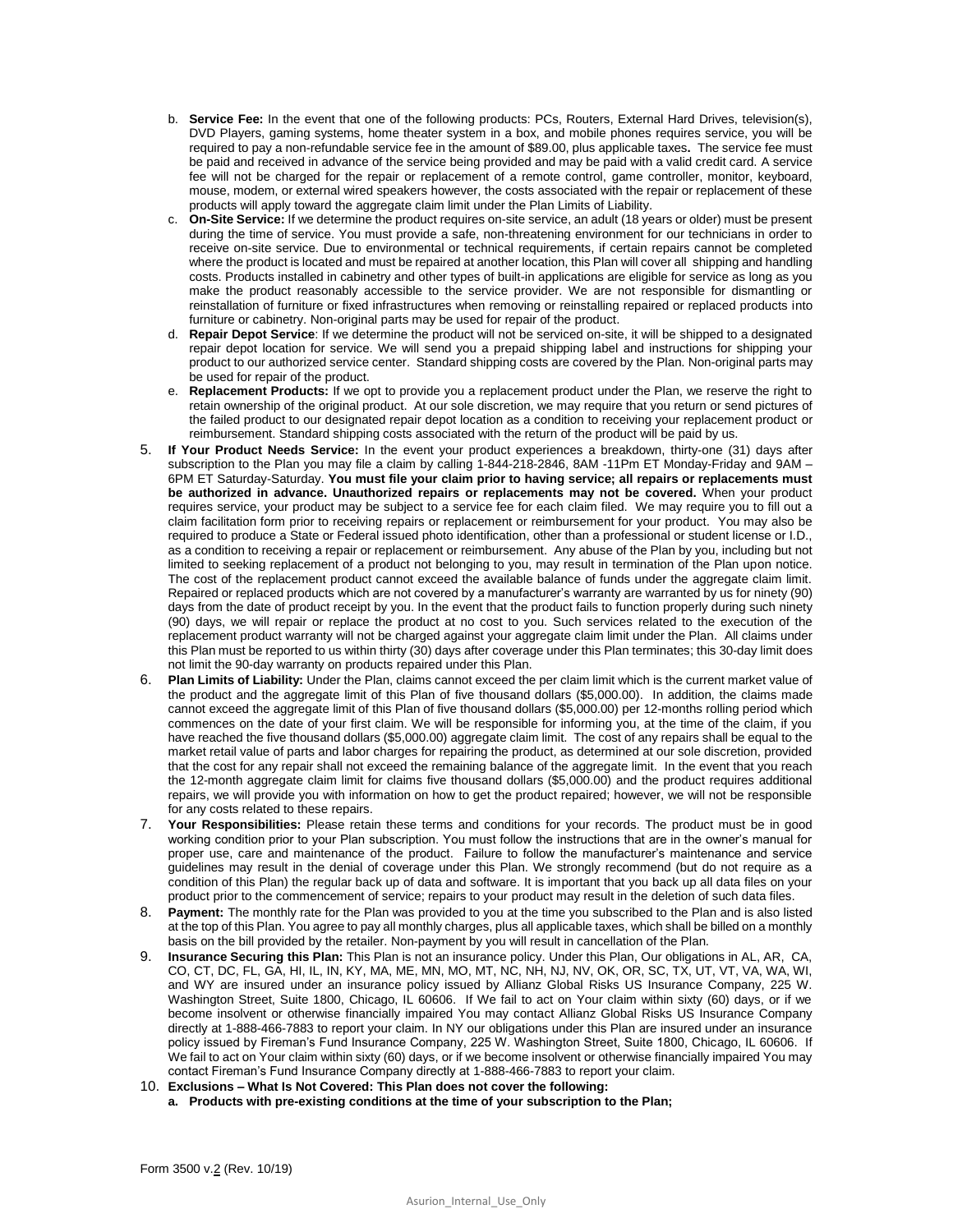- **b. Cosmetic defects, damage to or failures of non-operational components that do not inhibit the proper operation and performance of the product such as but not limited to: appearance parts; broken hinges; cracked cases; decorative finishing; finish defects; handles; nonfunctional plastic; trim; accessories; attachments;**
- **c. Unintentional or accidental damage from handling that results from normal use of the product ("ADH") unless you have enrolled in a Plan that includes ADH coverage for specific devices;**
- **d. Breakdown or costs resulting from: improper installation or setup; use in any combinations not approved in the manufacturer's specifications; unauthorized modifications, alterations, repairs or repair personnel;**
- **e. Consequential or incidental damages, including but not limited to: loss of use; loss of business; loss of profits; loss of data; down-time and charges for time and effort;**
- **f. Failure, inoperability, or disruption of any product or product functions due to any design flaw or systemic manufacturing defect;**
- **g. Failures, damage or loss caused by any physical force external to the product, whether accidental (excluding those products as outlined in the Definitions section) or intentional, including but not limited to: any disaster, whether natural (acts of God) or man-made, whether local or catastrophic; abuse; acts of war; civil disorders; corrosion; dirt; mold; dust; earthquake; fire; hail; insects or other animals; liquid immersion; malicious mischief; misuse; negligence; nuclear accident; riot; rust; sand; smoke; storm; terrorist attack; vandalism; wind;**
- **h. Costs associated with installation or uninstallment of any product;**
- **i. Burned-in images and pixel failure within designed specifications or that do not materially alter the product's functionality;**
- **j. Products that are not owned by you, leased and rented products, or products that are not customarily located in your specified residence;**
- **k. Loss or damage to the product either while in storage or in the course of transit, delivery, or redelivery, except where the loss or damage occurs while your product is located at our designated repair depot;**
- **l. Normal periodic or preventative maintenance, inspections, cleaning, or tune-ups; minor adjustments and settings outlined in the product owner's manual that the user can perform; costs related to any service request which results in customer education or no problem found;**
- **m. Products whose serial number has been altered or removed;**
- **n. Products located outside the United States;**
- **o. Repair or replacement covered by a manufacturer recall in effect at the time of the breakdown;**
- **p. Support or repairs to software; loss or damage to software due to any cause; including but not limited to: computer virus; worm; Trojan programs; adware, spyware, firmware or any other software program;**
- **q. Data or software of any kind that is deleted or damaged during a repair or replacement under this Plan;**
- **r. Special, indirect, or consequential damages or losses;**
- **s. Theft or loss of the product;**
- **t. Special needs accessories including, but not limited to: handset boosters; visual ring indicators; and the like;**
- **u. Parts intended for periodic replacement including but not limited to: batteries; lamps; and bulbs;**
- **v. PCs that do not have administrator's permissions. Covered PCs must be able to upload and download software; and**
- **w. Any property owned or provided by the retailer.**
- 11. **Renewal:** This Plan automatically renews from month to month until cancelled.
- 12. **Transfer:** This Plan is not assignable or otherwise transferable to another party.
- 13. **Cancellation:** This Plan is provided on a month-to-month basis and may be cancelled by you at any time for any reason by notifying the retailer by calling 1-973-230-3029. This Plan may be cancelled by us or the administrator for any reason by notifying you in writing at least thirty (30) days prior to the effective date of cancellation, which notice shall state the effective date and reason for cancellation. If you fail to pay any monthly fee due under this Plan, this Plan will be cancelled immediately without notice. In the event this Plan is cancelled (a) by you within thirty (30) days of when this Plan is sent to you, you shall receive a full refund of the price paid for the Plan, less any claims that have been paid or repairs that have been made; or (b) by you after thirty (30) days of when this Plan is sent to you, or by us or the Administrator at any time, you will receive a refund equal to one hundred percent (100%) of the unearned pro rata premium, less any claims that have been paid or repairs that have been made. For residents of AL, AR, CA, CO, DC, HI, MA, MD, ME, MN, MO, NJ, NM, NV, NY, SC, TX, WA, WI and WY, and any other jurisdictions as required by law, any refund owed and not paid or credited within thirty (30) days of cancellation, shall include a ten percent (10%) penalty per month. Upon any termination or cancellation by you, us or the administrator, you will have coverage provided, at no cost, for an additional thirty (30) days after the date of termination or cancellation of this Plan. All claims under this Plan must be reported to us within thirty (30) days after cancellation of the Plan.
- 14. **Changes to the Plan:** WE MAY CHANGE THE MONTHLY CHARGE FOR THE PLAN, OR WE MAY CHANGE THESE TERMS AND CONDITIONS FROM TIME TO TIME UPON THIRTY (30) DAYS' WRITTEN NOTICE TO YOU OR LONGER AS MAY BE REQUIRED BY LAW. SUCH NOTICE MAY BE PROVIDED IN A SEPARATE MAILING OR EMAIL OR BY ANY OTHER REASONABLE METHOD. IF YOU DO NOT AGREE TO THE MODIFIED CHARGES OR TERMS OF THE AGREEMENT, YOU MAY CANCEL THE PLAN BY NOTICE TO US OR THE ADMINISTRATOR AT ANY TIME, IN ACCORDANCE WITH THESE TERMS AND CONDITIONS. THE PAYMENT OF APPLICABLE CHARGES BY YOU, OR A REQUEST FOR SERVICE UNDER THE PLANS, AFTER RECEIVING SUCH NOTICE OF A CHANGE IN THE CHARGES OR OTHER TERMS AND CONDITIONS WILL BE DEEMED TO BE ASSENT BY YOU TO THE CHANGE(S) IN THE CHARGES, TERMS OR CONDITIONS.
- 15. **Limitation of Liability:** IN NO EVENT WILL THE PLAN OBLIGOR OR ADMINISTRATOR BE LIABLE FOR INDIRECT, INCIDENTAL OR CONSEQUENTIAL DAMAGES INCLUDING BUT NOT LIMITED TO PERSONAL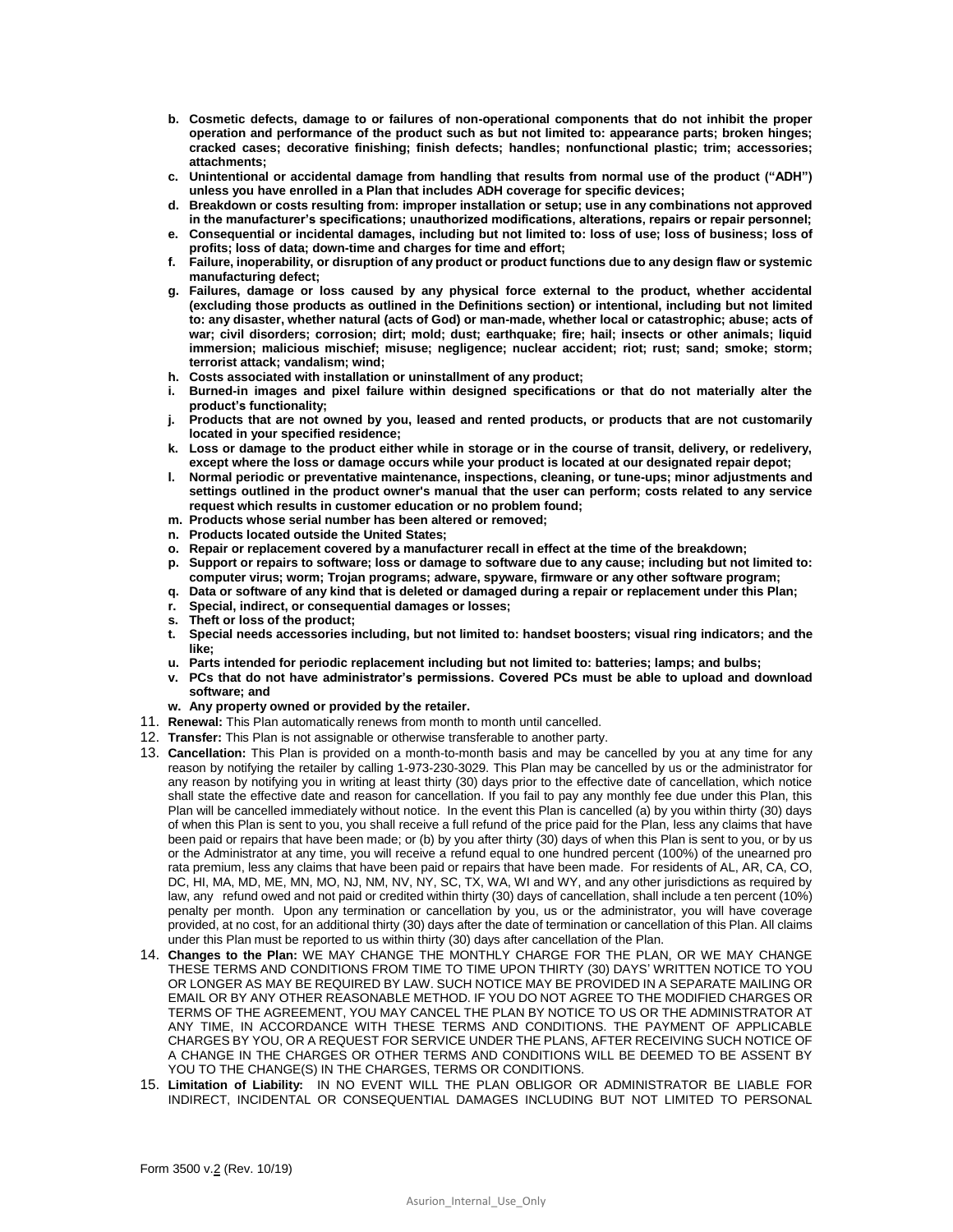INJURIES OR LOSS OF INCOME ARISING OUT OF OR CONNECTED TO THE PROVISION OF THE PLAN, REPAIR OR REPLACEMENT OF PRODUCTS UNDER THE PLAN AND CAUSED BY NEGLIGENCE, ERROR, MISTAKE OR OMISSION ON THE PART OF THE PLAN OBLIGOR OR ADMINISTRATOR OR THEIR RESPECTIVE EMPLOYEES, AGENTS OR SUBCONTRACTORS.

- 16. **Force Majeure:** We shall not be held responsible for any delay or failure in performance of any part of this Plan to the extent that such delay or failure is caused by fire, flood, explosion, war, strike, embargo, government requirement, regulatory agency requirement civil or military authority, acts of God, or other similar causes beyond our control.
- 17. **Non-waiver:** Our failure in any circumstance to require strict adherence to any term or condition set forth herein shall not be deemed a waiver by us of any such term or condition under any other circumstance or of any other term or condition set forth herein.
- 18. **Arbitration Agreement: For the purpose of this Arbitration Agreement (referred to hereinafter as the "A.A.") only, references to "we" and "us" also include (1) the respective parents, subsidiaries, affiliates, service contract insurers, agents, employees, successors and assigns of the Plan Obligor and Administrator, as defined above; and (2) the retailer and its wholly owned subsidiaries, affiliates, agents, employees, successors and assigns.**

Most of your concerns about the Plan can be addressed simply by contacting us at 1-844-218-2846. In the event we cannot resolve any dispute with you, **YOU AND WE AGREE TO RESOLVE THOSE DISPUTES THROUGH BINDING AND INDIVIDUAL ARBITRATION OR SMALL CLAIMS COURT INSTEAD OF THROUGH COURTS OF GENERAL JURISDICTION. YOU AND WE AGREE TO WAIVE THE RIGHT TO A TRIAL BY JURY AND WAIVE THE RIGHT TO PARTICIPATE IN CLASS ACTIONS OR OTHER REPRESENTATIVE PROCEEDINGS.** 

This A.A. shall survive termination of this Plan and is governed by the Federal Arbitration Act. This A.A. shall be interpreted broadly, and it includes any dispute you have with us that arises out of or relates in any way to this Plan or the relationship between you and us, whether based in contract, tort, statute, fraud, misrepresentation or otherwise. However, this A.A. does not preclude you from bringing an individual action against us in small claims court or from informing any federal, state or local agencies or entities of your dispute. They may be able to seek relief on your behalf.

To initiate arbitration, send a written Notice of Claim by certified mail to: Legal Department, P.O. Box 110656, Nashville, TN 37122-0656. The Notice must describe the dispute and relief sought. If we do not resolve the dispute within thirty (30) days of receipt of the Notice, you may start an arbitration with the American Arbitration Association ("AAA"). You can contact the AAA and obtain a free copy of their rules and forms at [www.adr.org](http://www.adr.org/) or 1-800-778-7879. We will reimburse you for a filing fee paid to the AAA, and if you are unable to pay a filing fee, we will pay it if you send us a written request.

The arbitration shall be administered by the AAA in accordance with the Consumer Arbitration Rules ("Rules"). The arbitrator is bound by the terms of this A.A. and shall decide all issues, with the exception that issues relating to the enforceability of this A.A. may be decided by a court. If your dispute is for \$25,000 or less, the arbitration will be conducted by submitting documents to the arbitrator, unless you request an in-person or telephonic hearing or the arbitrator decides that a hearing is necessary. If your dispute is for more than \$25,000, the right to a hearing will be determined by the Rules. Unless otherwise agreed, any hearing will take place in the county or parish of your mailing address. We will pay all filing, administration and arbitrator fees for any arbitration, unless your dispute is found by the arbitrator to have been filed for the purpose of harassment or is patently frivolous. In that case, the Rules govern payment of such fees.

The arbitrator shall issue a decision including the facts and law supporting it. If the arbitrator finds in your favor and issues a damages award that is greater than the value of the last settlement we offered or if we made no settlement offer and the arbitrator awards you any damages, we will: (1) pay you the amount of the damages award or \$7,500.00, whichever is greater; and (2) pay the attorney's fees and expenses, if any, you reasonably incurred in the arbitration. While that right to fees and expenses is in addition to any right you may have under applicable law, you may not recover duplicate awards of fees and expenses. We waive any right we may have under applicable law to recover attorney's fees and expenses from you if we prevail in the arbitration.

If you seek declaratory or injunctive relief, that relief can be awarded only to the extent necessary to provide you relief. **YOU AND WE AGREE THAT EACH PARTY MAY BRING CLAIMS AGAINST THE OTHER ONLY IN AN INDIVIDUAL CAPACITY AND NOT IN A PURPORTED CLASS ACTION, CLASS ARBITRATION OR REPRESENTATIVE PROCEEDING.** Unless you and we agree otherwise, the arbitrator may not consolidate your dispute with any other person's dispute and may not preside over any form of representative proceeding. If this specific provision is found to be unenforceable, then the entirety of this A. A. shall be null and void.

## **If You Reside In One Of The Following States, These Provisions Apply To You:**

## **State Variations**

The following state variations shall control if inconsistent with any other terms and conditions:

**Arizona Residents:** If your written notice of cancellation is received prior to the expiration of the monthly term, we will not deduct the cost of any claims that have been paid or repairs that have been made from your refund. The preexisting condition exclusion does not apply to conditions occurring prior to the sale of the consumer product by the retailer, its assignees, subcontractors and/or representatives or to any conditions that the Obligor or retailer knew or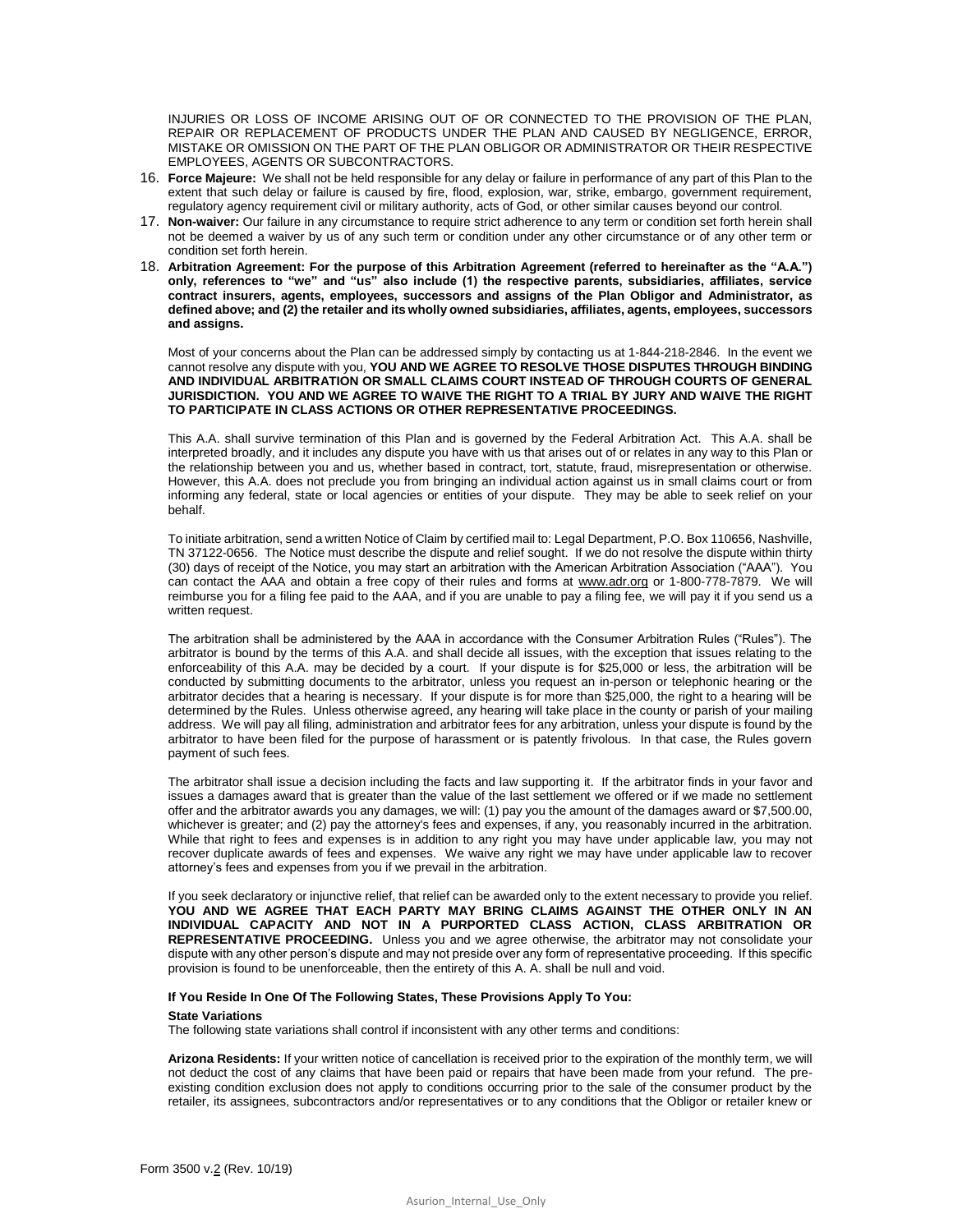reasonably should have known. The Arbitration Agreement of this Plan does not preclude you from contacting the Consumer Protection Division of the A.D.O.I. Item (d) of section 10. **EXCLUSIONS- WHAT IS NOT COVERED** is deleted and replaced with the following: **"Breakdown or costs resulting from: improper installation or setup; use in any combinations not approved in the manufacturer's specifications; unauthorized modifications, alterations, repairs or repair personnel while owned by you;"**

**California Residents:** For all products other than home appliances and home electronic products, the Cancellation provision is amended as follows: If you cancel this Plan within sixty (60) days of receipt of this Plan, you will receive a full refund, less the cost of any claims that have been paid or repairs that have been made. If you cancel this Plan after sixty (60) days, you will receive a pro rata refund, less the cost of any claims that have been paid or repairs that have been made. Registration of this Plan is required. You may register the products to be covered by the Plan at any time during the coverage period. To perform this registration or to change and/or updates the list of covered products, please go online to hub.asurion.com/registration and complete the registration form as directed.

**Connecticut Residents:** In the event of a dispute with us or the administrator that cannot be resolved, you may contact The State of Connecticut, Insurance Department, P.O. Box 816, Hartford, CT 06142-0816, Attn: Consumer Affairs. The complaint must contain a description of the dispute, the purchase price of the product, the cost of repair of the product and a copy of the Plan.

**Florida Residents:** The rate charged for this Plan is not subject to regulation by the Florida Office of Insurance Regulation.

**Georgia Residents:** We may only cancel this Plan before the end of its monthly term on the grounds of fraud, material misrepresentation, or failure to pay consideration due therefore. The cancellation shall be in writing and shall conform to the requirements of Official Code of Georgia Annotated ("O.C.G.A.") 33-24-44. If this Plan is cancelled prior to the expiration of its term, we will not deduct the cost of any claims that have been paid or repairs that have been made from your refund. This Plan excludes coverage for incidental and consequential damages and pre-existing conditions only to the extent such damages or conditions are known to you or reasonably should have been known to you. As stated in the Arbitration Agreement of this Plan, either party may bring an individual action in small claims court. The Arbitration Agreement provision of this Plan does not preclude you from bringing issues to the attention of federal, state, or local agencies or entities of your dispute. Such agencies or entities may be able to seek relief on your behalf. You and we agree to waive the right to a trial by jury and to participate in class actions, class arbitrations or other similar proceedings. Nothing contained in the arbitration provision shall affect your right to file a direct claim under the terms of this Plan against Allianz Global Risks US Insurance Company pursuant to O.C.G.A. 33-7-6.

**Nevada Residents**: If the Plan is cancelled, we will not deduct the cost of any claims that have been paid or repairs that have been made from your refund. If we fail to pay the cancellation refund as stated in the Cancellation section of this Plan, the penalty will be ten percent (10%) of the purchase price for each thirty (30) day period or portion thereof that the refund and any accrued penalties remain unpaid. If this Plan has been in force for a period of seventy (70) days, we may only cancel before the expiration of the Plan term due to the following reasons: 1) You engage in fraud or material misrepresentation in obtaining this Plan or in filing a claim for service under this Plan; 2) You commit any act, omission, or violation of any terms of this Plan after the effective date of this Plan which substantially and materially increases the service required under this Plan; or 3) any material change in the nature or extent of the required service or repair, including unauthorized service or repair, which occurs after the effective date of this Plan and causes the required service or repair to be substantially and materially increased beyond that contemplated at the time this Plan was purchased or last renewed. The following is added to Item d. in Section 10. **Exclusions- What Is Not Covered**: "If the product is modified or altered without our authorization, we will only provide applicable coverage that is not related to the unauthorized modification or alteration or any breakdowns arising therefrom, unless such coverage is otherwise excluded by the Plan." Contact us at 1-844-218-2846 with questions, concerns or complaints about this Plan. In the event you do not receive satisfaction under this Plan, complaints or questions about this Plan may be directed to the Nevada Department of Insurance, telephone 1-888-872-3234.

**New Hampshire Residents**: Contact us at 1-844-218-2846 with, questions, concerns, or complaints about the program. In the event you do not receive satisfaction under this Plan, you may contact the State of New Hampshire Insurance Department, 21 South Fruit Street, Suite 14, Concord, NH 03301, telephone number: 1-603-271-2261. The Arbitration Agreement provision of this Plan is subject to RSA 542.

**New Mexico Residents**: If this Plan has been in force for a period of seventy (70) days, we may not cancel before the expiration of the Plan monthly term or one (1) year, whichever occurs first, unless: (1) you fail to pay any amount due; (2) you are convicted of a crime which results in an increase in the service required under the Plan; (3) you engage in fraud or material misrepresentation in obtaining this Plan; (4) you commit any act, omission, or violation of any terms of this Plan after the effective date of this Plan which substantially and materially increase the service required under this Plan; or (5) any material change in the nature or extent of the required service or repair occurs after the effective date of this Plan and causes the required service or repair to be substantially and materially increased beyond that contemplated at the time you purchased this Plan.

**North Carolina Residents**: The purchase of this Plan is not required either to purchase or to obtain financing for the product. We may non-renew, but may only cancel this Plan prior to the expiration of the monthly term for non-payment by you or violation of any of the terms and conditions of this Plan.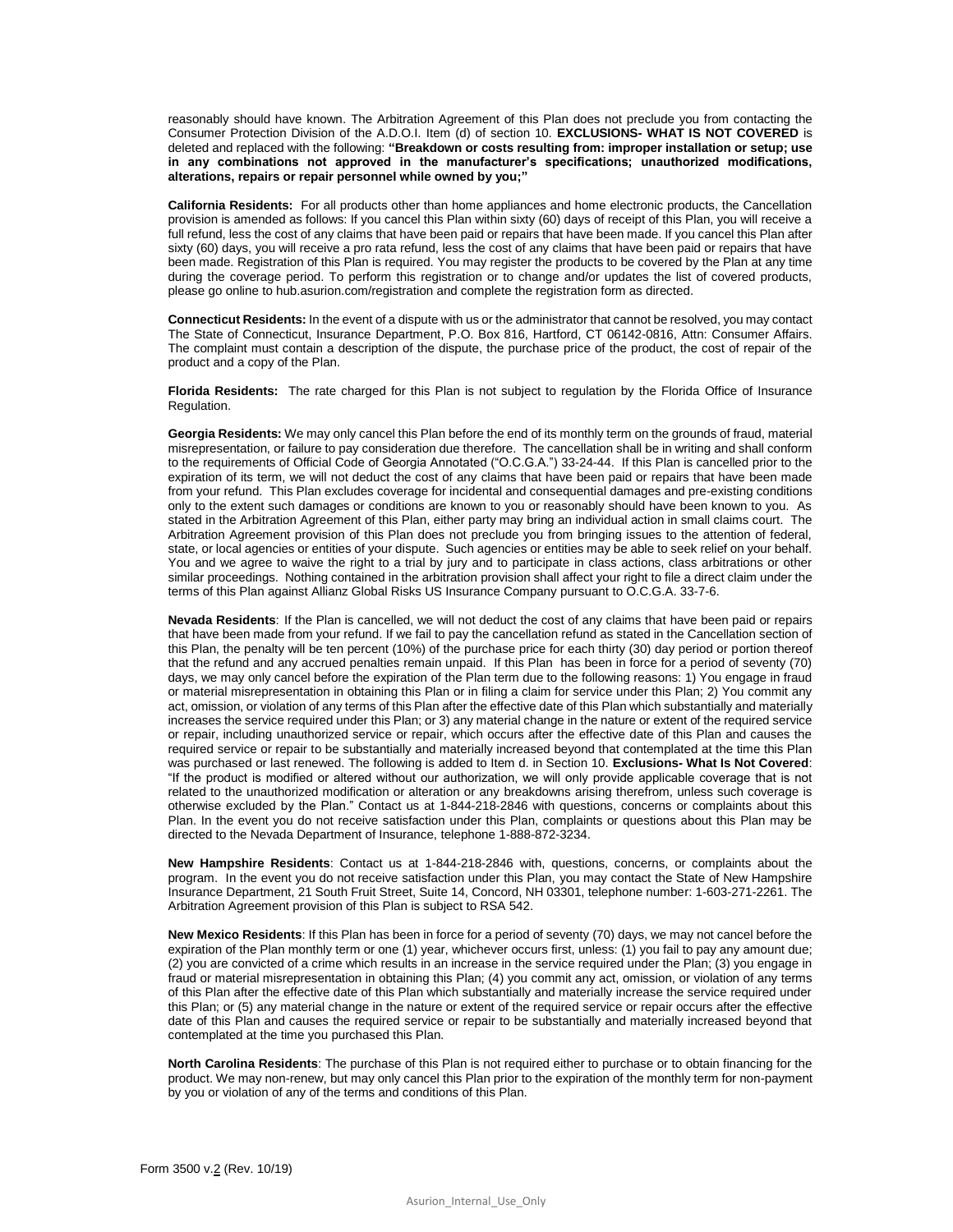**Oklahoma Residents**: Coverage afforded under this Plan is not guaranteed by the Oklahoma Insurance Guaranty Association. Oklahoma service warranty statutes do not apply to commercial use references in this Plan. Oklahoma license number: 44199295.

**Oregon Residents**: The Arbitration Agreement provision of this Plan is replaced with the following: "For the purpose of this Arbitration Agreement, references to "we" and "us" also include the respective parents, subsidiaries, affiliates, service contract insurers, agents, employees, successors and assigns of the Plan Obligor and administrator, as defined above, and the retailer and its wholly owned subsidiaries, affiliates, agents, employees, successors and assigns. Most of your concerns about the Plan can be addressed simply by contacting us at 1-844-218-2846. If we cannot resolve any dispute, you and we may, in a separate agreement, consent to arbitration. YOU AND WE AGREE THAT EACH PARTY MAY BRING CLAIMS AGAINST THE OTHER ONLY IN AN INDIVIDUAL CAPACITY AND NOT AS A CLASS REPRESENTATIVE OR CLASS MEMBER IN ANY PURPORTED CLASS ACTION, CLASS ARBITRATION OR OTHER SIMILAR PROCEEDING. Any arbitration proceedings shall be conducted within the state of Oregon."

**South Carolina Residents**: Contact us at 1-844-218-2846 with questions, concerns or complaints about the Plan. In the event you do not receive satisfaction under this Plan, complaints or questions about this Plan may be directed to the South Carolina Department of Insurance, P.O. Box 100105, Columbia, SC 29202-3105, 1-800-768-3467.

**Texas Residents**: If you purchased this Plan in Texas, unresolved complaints concerning us or questions concerning our registration may be addressed to the Texas Department of Licensing and Regulation, P.O. Box 12157, Austin, TX 78711, telephone number 1-512-463-6599 or 1-800-803-9202. You may apply for reimbursement directly to the insurer if a refund or credit is not paid before the forty-sixth (46th) day after the date on which the Plan is returned to the provider. Texas license number: 116.

**Utah Residents**: **NOTICE. This Plan is subject to limited regulation by the Utah Insurance Department. To file a complaint, contact the Utah Insurance Department. Coverage afforded under this Plan is not guaranteed by the Utah Property and Casualty Guaranty Association**. The second sentence in Section 13. Cancellation is replaced with the following: "This Plan may be cancelled by us or the administrator prior to the expiration of the monthly term for: (i) material misrepresentation or substantial breaches of contractual duties, conditions, or warranties, by notifying you in writing at least thirty (30) days prior to the effective date of cancellation; or (ii) for nonpayment of premium by notifying you in writing at least ten (10) days prior to the effective date of cancellation. Such cancellation notifications shall state the effective date and reason for cancellation." If emergency service is required outside the designated hours, the consumer may seek service and be reimbursed, provided the service performed is covered by the Plan. Failure to notify within the prescribed time will not invalidate the claim if you can show that notification was not reasonably possible.

**Virginia Residents:** Contact us at 1-844-218-2846 with questions, concerns or complaints about the program. In the event you do not receive satisfaction under this Plan within 60 days after your request, you may contact the Virginia Department of Agriculture & Consumer Services, Office of Charitable & Regulatory Programs to file a complaint.

**Washington Residents**: If we fail to act on your claim, you may contact Allianz Global Risks US Insurance Company at 1-888-466-7883. You are not required to wait sixty (60) days before filing a claim directly with Allianz Global Risks US Insurance Company.

**Wisconsin Residents**: **THIS CONTRACT IS SUBJECT TO LIMITED REGULATION BY THE OFFICE OF THE COMMISSIONER OF INSURANCE.** We may only cancel this Contract before the end of the agreed contract term on the grounds of nonpayment, a material misrepresentation made by you to us, or a substantial breach of duties by you relating to the product or its use. The Arbitration Agreement provision of this Contract is amended as follows: **(1) TO RESOLVE DISPUTES, YOU MAY CHOOSE EITHER BINDING ARBITRATION, PURSUANT TO THE ARBITRATION AGREEMENT PROVISION OF THIS CONTRACT, OR SMALL CLAIMS COURT. BY AGREEING TO THIS CONTRACT, YOU AND WE WAIVE THE RIGHT TO HAVE DISPUTES RESOLVED THROUGH COURTS OF GENERAL JURISDICTION, THE RIGHT TO TRIAL BY JURY, AND THE RIGHT TO PARTICPATE IN CLASS ACTIONS OR OTHER REPRESENTATIVE PROCEEDINGS;** and (2) the phrase, "and is governed by the Federal Arbitration Act." in the first sentence of third paragraph is deleted in its entirety.

**Wyoming Residents**: The Arbitration Agreement provision in this Plan is replaced with the following: "If there are disputes between you and us that are not resolved by negotiations, you and we may in a separate written agreement voluntarily consent to arbitration. Any arbitration proceedings shall be conducted within the state of Wyoming." For the purpose of this arbitration agreement, references to "we" and "us" include the Plan obligor and administrator, as defined above, and their respective parents, subsidiaries, affiliates, service contract insurers, agents, employees, successors and assigns; and (2) the retailer and its wholly owned subsidiaries, affiliates, agents, employees, successors and assigns.

Administered by: Asurion Services, LLC P.O. Box 1340 • Sterling, VA 20167 • 1-844-218-2846 © 2019 Asurion, LLC All rights reserved.